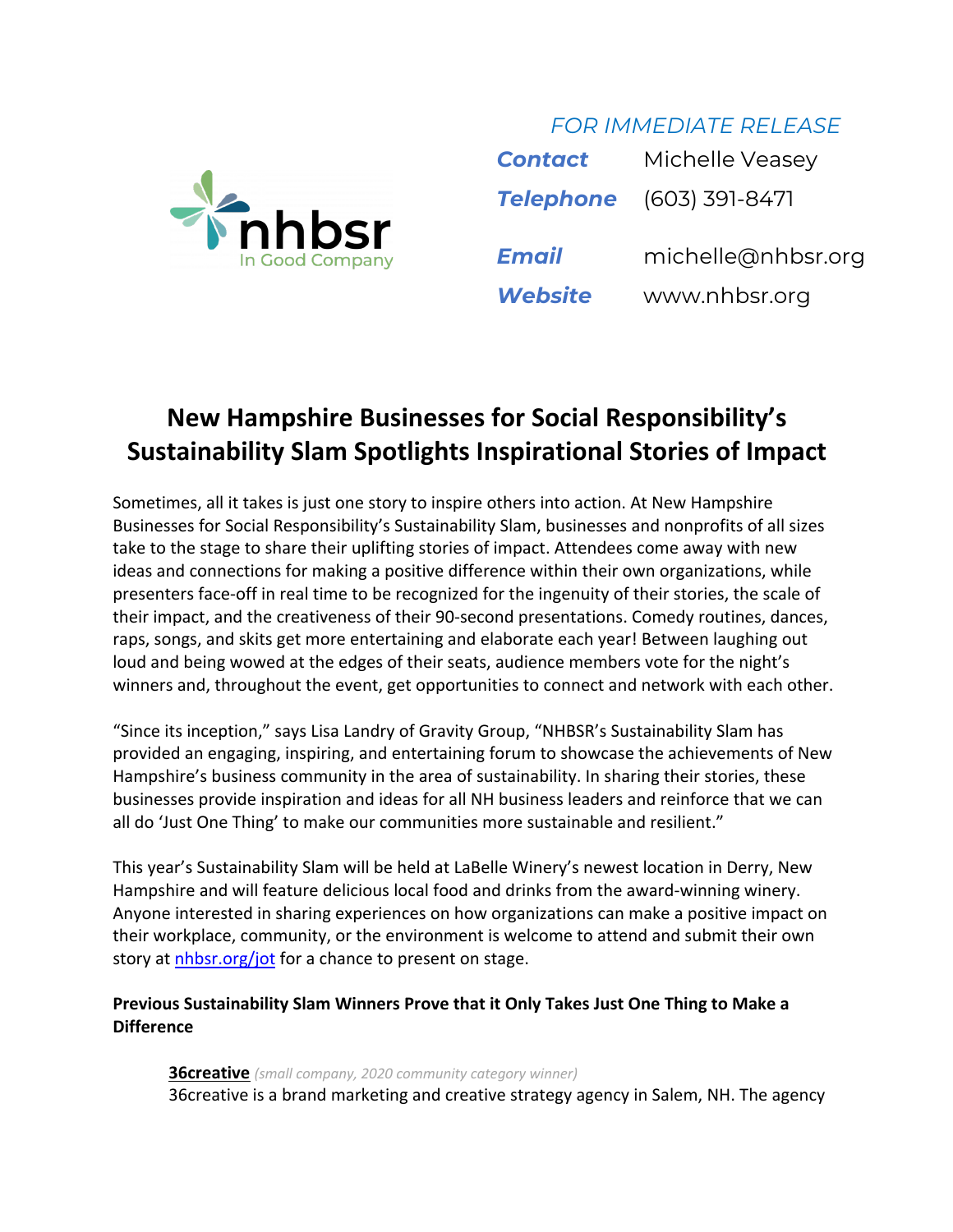helped create and launch The Thank You Tour, a collaborative effort with several other US businesses to deliver food supplies to frontline workers during the height of the pandemic. Over two weeks, The Thank You Tour delivered nearly 17,000 products to 26 locations across New England.

#### **Cirtronics** *(large company, 2020 community category winner)*

Contract manufacturer Cirtronics initiated a perpetual clothing donation bin, which collected over 800 lbs. of clothing in just 3 months. The clothing was donated to SHARE via Ecosmith Recyclers, a family owned company that helps keep household textiles, shoes, and clothes out of the landfill and instead distributes them to those in need or recycles the textiles.

#### **Jack's Pizza** *(small company, 2020 workplace category winner)*

Jack's leverages the power of small business and community partnerships to benefit its workers, with an employee support program that tackles mental health, college prep, equitable leadership, financial literacy, and other skills. Beyond programming, Jack's strives to support its community in the day-to-day. When the pandemic hit and aggression towards workers was at an all-time high, Jack's provided a phone app to enable workers to speak out about their experiences. The pizzeria also provided a free school lunch menu when their local school lunch program went down.

#### **Mascoma Bank** *(large company, 2020 workplace category winner)*

Mascoma Bank formed CoAlign to create educational and open discussions on diversity, equity, and inclusion. CoAlign's virtual educational forum presented topics each month on various DEI issues to help promote more inclusive and respectful work environments throughout the regionwide bank.

#### **MegaFood** *(large company, 2020 environment category winner)*

Vitamin and supplement producer MegaFood developed a global standard for measuring soil health and carbon in the soil. By establishing new processes and standards within the industry, MegaFood is helping to further regenerative agriculture knowledge and practices.

#### **NEMO Equipment** *(small company, 2018 environment category winner)*

NEMO is an outdoor equipment designer and manufacturer in Dover, NH. Their employee-led Drawdown Book Club raised awareness and set goals for more ecoconscious behaviors in the office. Employees not only learned about the everyday changes they could make to improve their impact on the environment, but were challenged and expected to do so.

#### **Placework** *(small company, 2020 environment category winner)*

Architecture firm Placework formally committed to The 2030 Challenge, a national initiative to make all new buildings carbon neutral by 2030. They design buildings to use